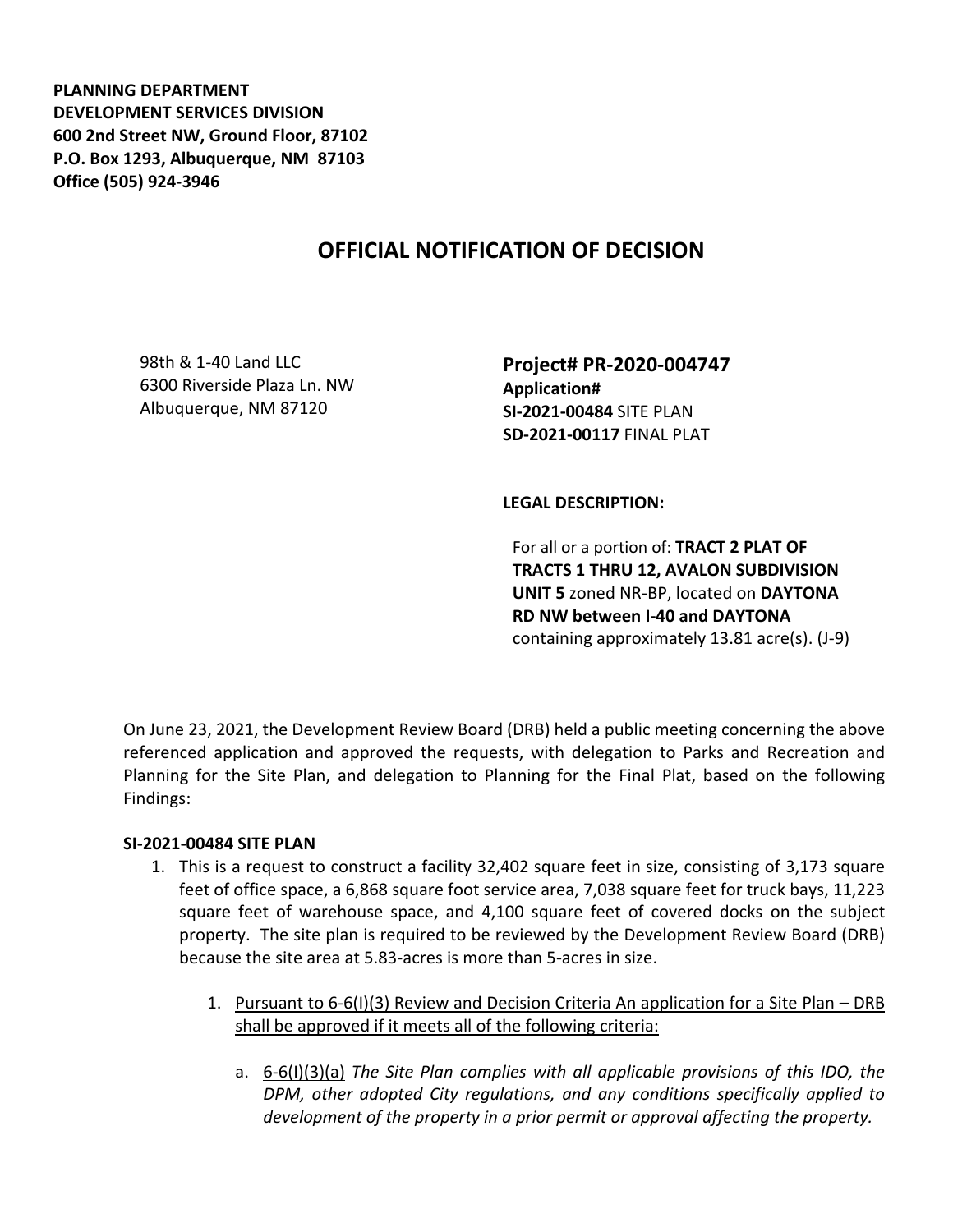Official Notice of Decision Project # PR-2020-004747 Applications# SI-2021-00484, SD-2021-00117 Page 2 of 4

> The dimensions, parking, landscaping/screening, and façade design meet/exceed the IDO requirements: Tracts 2-A and 2-B, created by the Final Plat, exceed the minimum 100-foot lot width requirement, the proposed building covers approximately 12.8% of the site, less than the 50% maximum building coverage requirement, the proposed building meets the 20-foot front-yard setback requirement and 10-foot side-yard and rear-yard setback requirements, and the 26-foot maximum height of the proposed building is less than the 65-foot maximum permitted building height; 49 parking spaces are proposed when a minimum of 18 parking spaces are required; 90,203 square feet of landscaping is proposed where 34,719 square feet is required, and the screening requirement of  $4-3(D)(16)(c)$  of the IDO is met with the proposed placement of trees along the northern boundary of the site, providing an adequate buffer from the residential development north of the site; and the ground-floor transparent windows, clerestory windows, pedestrian entrance, shade structures, wall plane projections/recesses, three-dimensinal cornice, and change in parapet height along the length of the facades as proposed meet the façade design requirements.

*b.* 6-6(I)(3)(b) *The City's existing infrastructure and public improvements, including but not limited to its street, trail, drainage, and sidewalk systems, have adequate capacity to serve the proposed development, and any burdens on those systems have been mitigated to the extent practicable.* 

The site has access to a full range of urban services including utilities, roads and emergency services. A traffic impact study (TIS) was required for this project, and all recommendations from the TIS were incorporated into an Infrastructure List which was approved with a Preliminary Plat by the DRB on May 19, 2021.

*c.* 6-6(I)(3)(c) *If the subject property is within an approved Master Development Plan, the Site Plan shall meet any relevant standards in the Master Development Plan in addition to any standards applicable in the zone district the subject property is in.*

The subject property is not located within an approved Master Development Plan, therefore this criterion does not apply.

2. The proposed use, Heavy Vehicle and Equipment Sales, Rental, Fueling, and Repair, is permitted with a Conditional Use approved by the Zoning Hearing Examiner (ZHE) within the NR-BP zone district. On April 20, 2021, the ZHE approved a Conditional Use for the proposed use, permitting the proposed use on the site.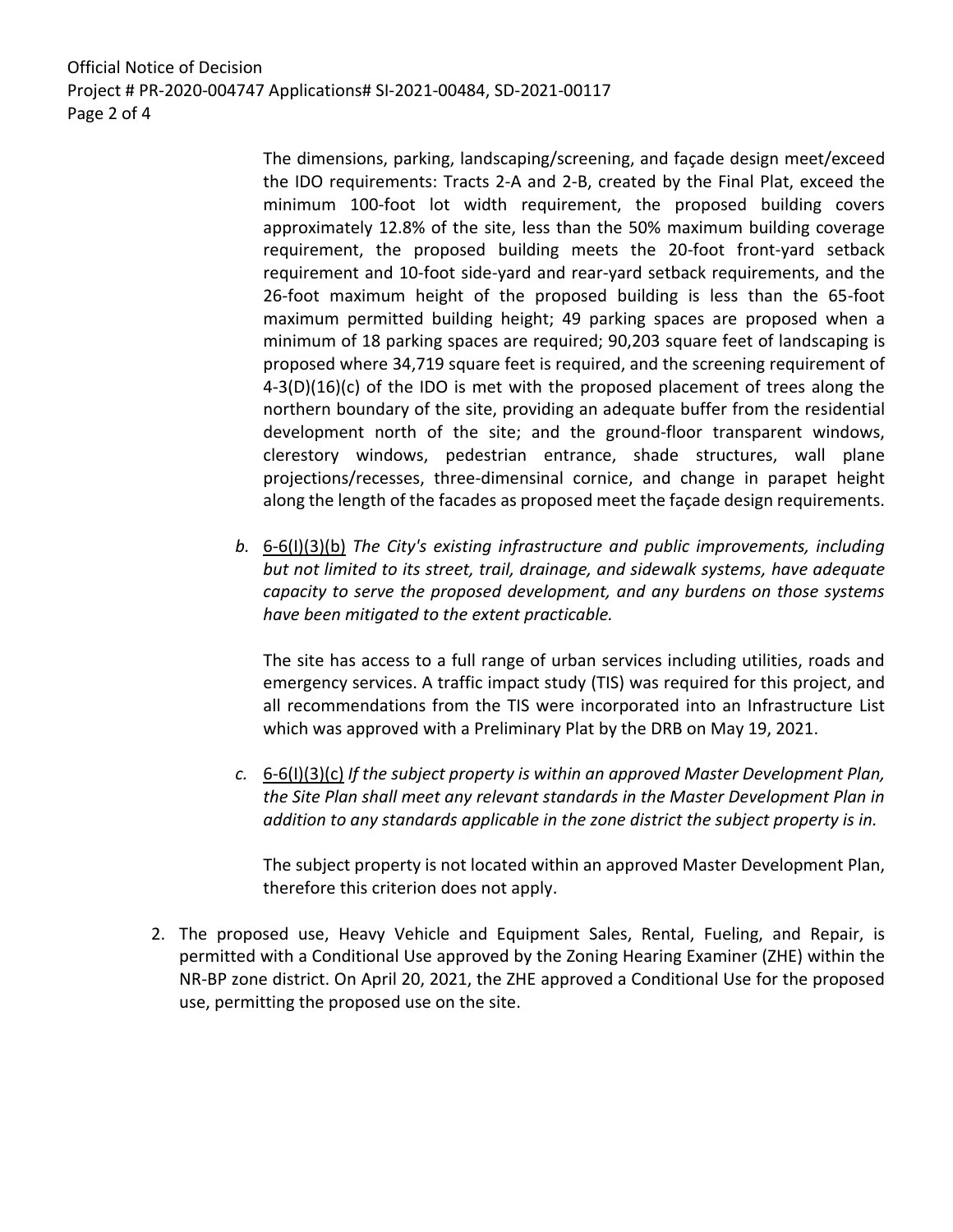## **Conditions:**

- 1. This Site Plan is valid 7 years from DRB approval (6/23/2021). An extension may be requested prior to the expiration date.
- 2. Final sign off is delegated to Parks and Recreation for the addition of a hydro-mulch note and for a general note correction to reference "The City of Albuquerque."
- 3. Final sign off is delegated to Planning.
- 4. The applicant will obtain final sign off from Parks and Recreation and Planning by August 23, 2021 or the case may be scheduled for the next DRB hearing and could be denied her the DRB Rules of Procedure.

# **SD-2021-00117 FINAL PLAT**

- 1. This Final Plat subdivides an existing tract (Tract 2, Avalon Subdivision Unit 5) into two tracts: Tract 2-A at 7.930 acres in size, and Tract 2-B at 5.8255 acres in size (the proposed development for SI-2021-00484 is located entirely on Tract 2-B, Tract 2-A will remain vacant).
- 2. The property is zoned NR-BP, future development must be consistent with the underlying zoning.
- 3. An Infrastructure List was approved by the DRB on May 19, 2021 per SD-2021-00074. An Infrastructure Improvements Agreement (IIA) must be approved and recorded.
- 4. The applicant provided the required notice as outlined in the IDO Table 6-1-1.
- 5. The Final Plat is consistent with the approved Preliminary Plat (SD-2021-00074).

### **Conditions:**

- 1. Final sign-off is delegated to Planning for the application number (SD-2021-00117) to be added to the Plat, the AGIS DXF file, and the recorded IIA.
- 2. The applicant will obtain final sign off from Planning by August 23, 2021 or the case may be scheduled for the next DRB hearing and could be denied per the DRB Rules of Procedure.

APPEAL: If you wish to appeal this decision, you must do so within 15 days of the DRB's decision or by **JULY 8, 2021.** The date of the DRB's decision is not included in the 15-day period for filing an appeal, and if the 15<sup>th</sup> day falls on a Saturday, Sunday or Holiday, the next working day is considered as the deadline for filing the appeal.

For more information regarding the appeal process, please refer to Section 14-16-6-4(U) of the Integrated Development Ordinance (IDO). Appeals should be submitted via email to [PLNDRS@CABQ.GOV](mailto:PLNDRS@CABQ.GOV) (if files are less than 9MB in size). Files larger than 9MB can be sent to [PLNDRS@CABQ.GOV](mailto:PLNDRS@CABQ.GOV) using [https://wetransfer.com.](https://wetransfer.com/) A Non-Refundable filing fee will be calculated and you will receive instructions about paying the fee online.